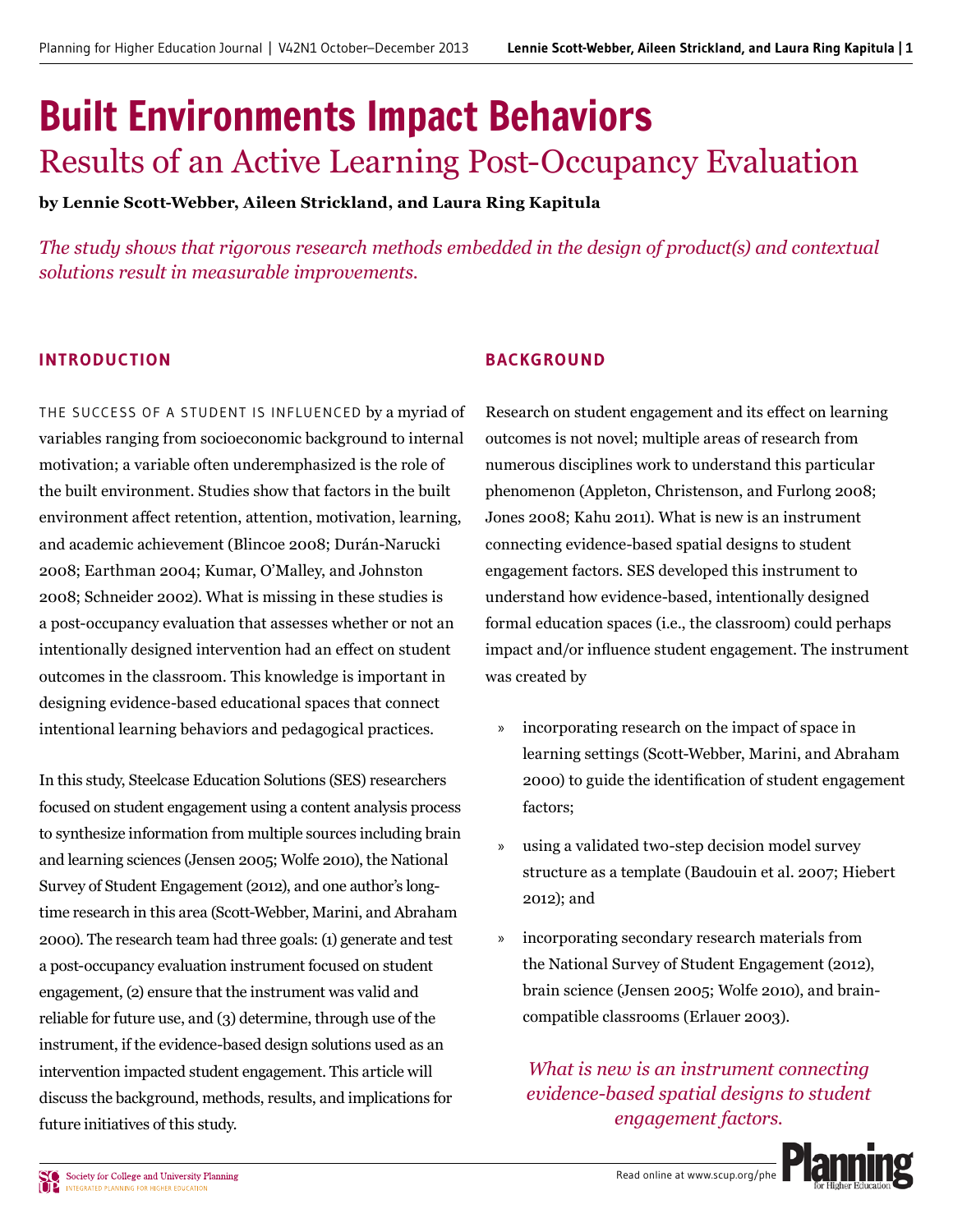The result was an active learning post-occupancy evaluation (AL-POE, trademark in process) instrument that sought to measure the effect of evidence-based, intentionally designed solution intervention(s) on student engagement in the formal learning place. The AL-POE asked participants to compare their *old/pre* (row-by-column seating) environment with their new/post (SES's intentionally designed) environment on the basis of identified student engagement factors.

Engagement is a variable that inevitably dominates the conversation when exploring ways to cultivate passionate learners and successful students. It is a multidimensional metaconstruct identified as a predictor of academic performance (Appleton, Christenson, and Furlong 2008; National Survey of Student Engagement 2012). While comprehensive reviews elucidate slightly different definitions of what engagement is and how it should be measured, the literature generally identifies four components of engagement: cognitive, affective, behavioral, and academic (Appleton, Christenson, and Furlong 2008). In addition to these components, there are also varied perspectives through which student engagement is studied—behavioral, psychological, socio-cultural, and holistic—each of which places emphasis on a different facet of the metaconstruct (Kahu 2011). The use of brain science research (Jensen 2005; Wolfe 2010) and the National Survey of Student Engagement (2012) to guide the identification of student engagement factors positions this study within the behavioral perspective by placing an emphasis on student behaviors and teaching practices (Kahu  $2011$ ).

The root affirmation of environmental behaviorists is that environments impact behaviors (Altman 1970, 1975; Hall 1966; Sommer 1965, 1969). This foundational research asserts that the built environment impacts our personal behavior on multiple levels, including territoriality, crowding (Altman 1970, 1975), situational behavior (Hall 1966), and personal space (Sommer 1965, 1969). More recently, researchers have explored the ways in which the environment impacts students in an educational setting, determining that a number of

variables within the learning environment affect how well a student learns (Earthman 2004). Various physical, social, and psychological dimensions of the learning environment have been shown to play a role in affecting students (Victorian Institute of Teaching n.d.). Recent research has begun to focus on how certain spaces affect student engagement, with one study showing that creative spaces featuring flexibility, a unique atmosphere, and inspiring aesthetics led to more engagement (Jankowska and Atlay 2007). In this study, the focus was on connecting a post-occupancy evaluation of an evidence-based, intentionally designed environment with student engagement. This was done for two reasons. First, SES designs evidence-based solutions specifically for active learning and student engagement and, second, engagement is shown to have a positive effect on student learning outcomes. An affirmation of a direct causal relationship between these new design solutions and student outcomes is incongruous with our holistic paradigm as we recognize that there are many factors that affect student achievement, with engagement a major one. However, in attempting to establish a relationship between the designed environment and the behavioral factors of student engagement, it is important to develop a body of evidence that establishes a foundation for the idea that the learning environment impacts student behaviors.

# **METHOD**

## **SAMPLE**

The sample was one of convenience, as three institutions of higher education in the United States that had installed SES' new/post evidence-based product solutions agreed to administer the AL-POE. The solutions for this study were three distinct active learning settings (node®, LearnLab®, and media: $\text{scape}$ <sup>®</sup>) playing host to an array of diverse courses, with 130 students ( $n = 124$  with any usable data) and 17 faculty members participating in the study. The class size varied among faculty. No professional development was given to educators.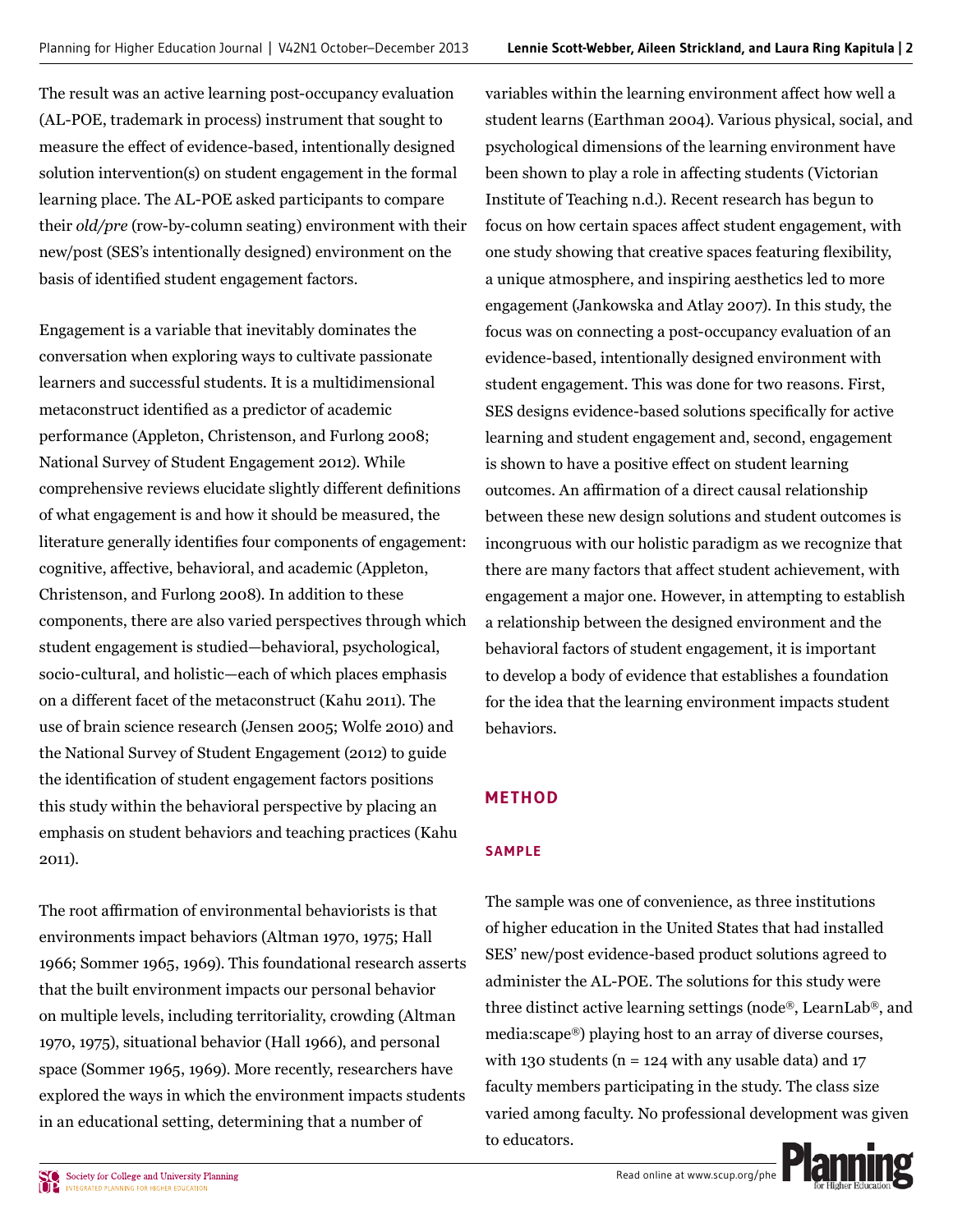### **INSTRUMENT STRUCTURE**

The AL-POE instrument is a research tool administered once to concurrently assess the old/pre classroom environment against the new/post classroom environment (i.e., the current environment). The AL-POE is structured in four sections:  $(1)$  demographics and baseline information,  $(2)$  learning practices,  $(3)$  solutions, and  $(4)$  perception of outcomes.

- » SECTION ONE: DEMOGR APHICS AND BASELINE INFORMATION. The first section collected the education level of the student and the type of course in which the AL-POE was administered, the type of SES solution (the new/post) in place within the environment, the overall method of instruction, and the perceived overall level of engagement. In this section, participants were given an operationalized definition and sketch of an old/pre classroom structured in a row-by-column, forwardfacing seating arrangement and an expected teaching practice of stand and deliver as the "control."
- SECTION TWO: LEARNING PRACTICES AND SECTION THREE: SOLUTIONS. The second (learning practices) and third (solutions) sections were identically formatted using the 12 identified student engagement factors (reflecting the synthesis done with previously mentioned secondary research). The factors were collaboration, focus, active involvement, opportunity to engage, repeated exposure to material through multiple means, in-class feedback, real-life scenarios, ability to engage ways of learning best, physical movement, stimulation, feeling comfortable to participate, and creation of enriching experience. The learning practices section sought to establish the presence of active learning practices in the classroom, while the solutions section sought to measure the impact of the SES solution on these learning practices. In order to concurrently evaluate the "old" and "new" environments, these two sections of the instrument followed a "post/pre" format. This means that participants concurrently evaluated the

"post" condition (the "new" classroom environment) in one column and reflected back on the "pre" condition (the "old" classroom environment) in the adjacent column while experiencing the "post" condition (see figure 1). Looking back at a previous condition while in a current one allowed participants to more accurately compare the old and new situations. Thus, the data were reflective of that perceived change (Baudouin et al. 2007; Hiebert 2012); in other words, it was the evaluation of the effect of spatial design on students' engagement that was being measured.

To obtain accurate responses in these two sections, a scale based on a two-step decision model process was employed (Baudouin et al. 2007; Hiebert 2012). In step one of the process, the participant was asked to decide whether the statement (identified engagement factor) was/is not adequate (Not OK) or was/is adequate (OK). In step two, the participant assigned the appropriate rating: (o) not adequate; (1) not really adequate, but almost OK; (2) adequate, but just barely (still OK, otherwise it would be  $o$  or 1); (4) exceptional; or  $(3)$  somewhere between 2 (minimally OK) and  $\overline{4}$  (exceptional). The number (3) was intentionally presented after the number (4) to cause the participant to pause and really think about the meaning of each number (see figure 1).

SECTION FOUR: PERCEPTION OF OUTCOMES. In the fourth section, participants were asked how they believed, based on their experience in the new/ post classroom, that this "new" classroom's layout contributed to their  $(1)$  engagement in class,  $(2)$  ability to achieve a higher grade, and (3) motivation to attend class. For this section only, a typical Likert scale was used to evaluate the outcomes perceptions. Open-ended comments were solicited at the end of the AL-POE.

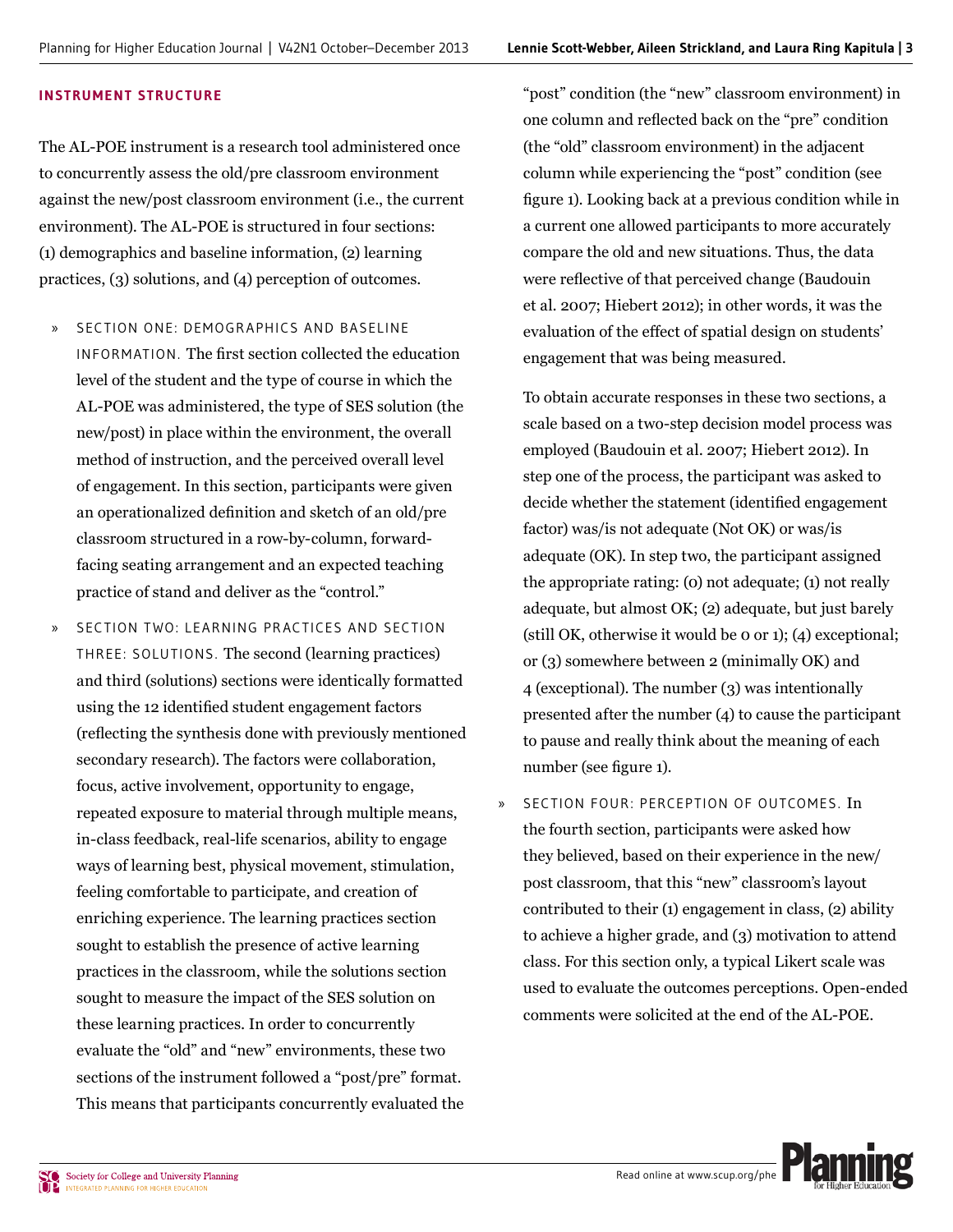|                                                     | <b>Standard (OLD)</b> |              |    |           | <b>Current (NEW)</b> |             |               |  |    |                |
|-----------------------------------------------------|-----------------------|--------------|----|-----------|----------------------|-------------|---------------|--|----|----------------|
|                                                     |                       | Not OK       |    | <b>OK</b> |                      |             | <b>Not OK</b> |  | OK |                |
|                                                     |                       |              |    |           |                      |             |               |  |    |                |
| The degree:                                         | 0                     | $\mathbf{1}$ |    | 3         | 4                    | $\mathbf 0$ | 1             |  |    | $\overline{4}$ |
| of emphasis on collaborative work.                  |                       | □            |    |           |                      | ◻           | ◻             |  |    | $\Box$         |
| to which you were/are able to stay focused.         |                       |              | -1 |           |                      |             | ◻             |  |    | □              |
| of your active involvement in classroom activities. | □                     |              |    |           |                      |             |               |  |    | ר              |

|  |  |  |  | Figure 1 Partial Example of Section Two (Learning Practices) and the Two-Step Decision Model |  |  |  |
|--|--|--|--|----------------------------------------------------------------------------------------------|--|--|--|
|  |  |  |  |                                                                                              |  |  |  |

#### **ADMINISTRATION**

The final beta test administration of the AL-POE came after a series of previous tests evaluating the instrument and its methodology. The links (student and educator) to the AL-POE, hosted by the online tool Qualtrics, were sent to the established SES institutional contact. This institutional contact then sent two e-mails, one to students and one to educators, each containing the online link to the AL-POE. This process supported the separation of identifiable connections between the researchers and the students. The administration of the AL-POE took place six to eight weeks into the term so as to allow the students and educators to develop a rhythm of use within the space. Each institution kept the AL-POE open for at least two weeks to garner responses. The results of the study are presented next.

### **RESULTS**

### **SECTION ONE: DEMOGRAPHICS AND BASELINE INFORMATION**

Student results are for  $n = 124$ ; however, note that sample sizes for individual variables ranged from  $n = 112$  to  $n = 124$ due to missing values.

Students came from three different universities  $(A = 56$ percent,  $B = 28$  percent, and  $C = 16$  percent). Students were in Node Chairs (18 percent), LearnLab (46 percent), Media: scape class (10 percent), and a combined Media: scape LearnLab

classroom (27 percent), as developed by Steelcase. Students were primarily undergraduates (freshman =  $26$  percent, sophomore =  $14$  percent, junior =  $27$  percent, senior =  $28$ percent, master's  $=$  4 percent, and unknown or not applicable  $=$  1 percent). Very few students indicated that their current class had only lecture (2 percent) or only student-to-student work (3 percent); the majority indicated that the instruction received was an even mix of lecture and student-to-student work (58 percent). The rest of the students sampled indicated that the classroom instruction was between only lecture and an even mix (8 percent) or between an even mix and only student-to-student work (28 percent). All students indicated that they were at least slightly engaged in the course, and 95 percent indicated that they were moderately engaged or better (slightly engaged =  $5$  percent, moderately engaged =  $37$ percent, very engaged = 41 percent, and extremely engaged = 17 percent).

### **SECTION TWO: LEARNING PRACTICES AND SECTION THREE: SOLUTIONS**

#### RELIABILIT Y/VALIDIT Y

*The analysis provided evidence that the AL-POE has validity and reliability.* The reliability and item analysis was done on the pre- and post-test responses for learning practices items and solutions items separately. Each of these four conditions had 12 AL-POE items. Given that each item was measured on an ordinal scale, polychoric correlation between items was used in the analysis as suggested by Gadermann, Guhn, and Zumbo (2012). Reliability was measured using Cronbach's

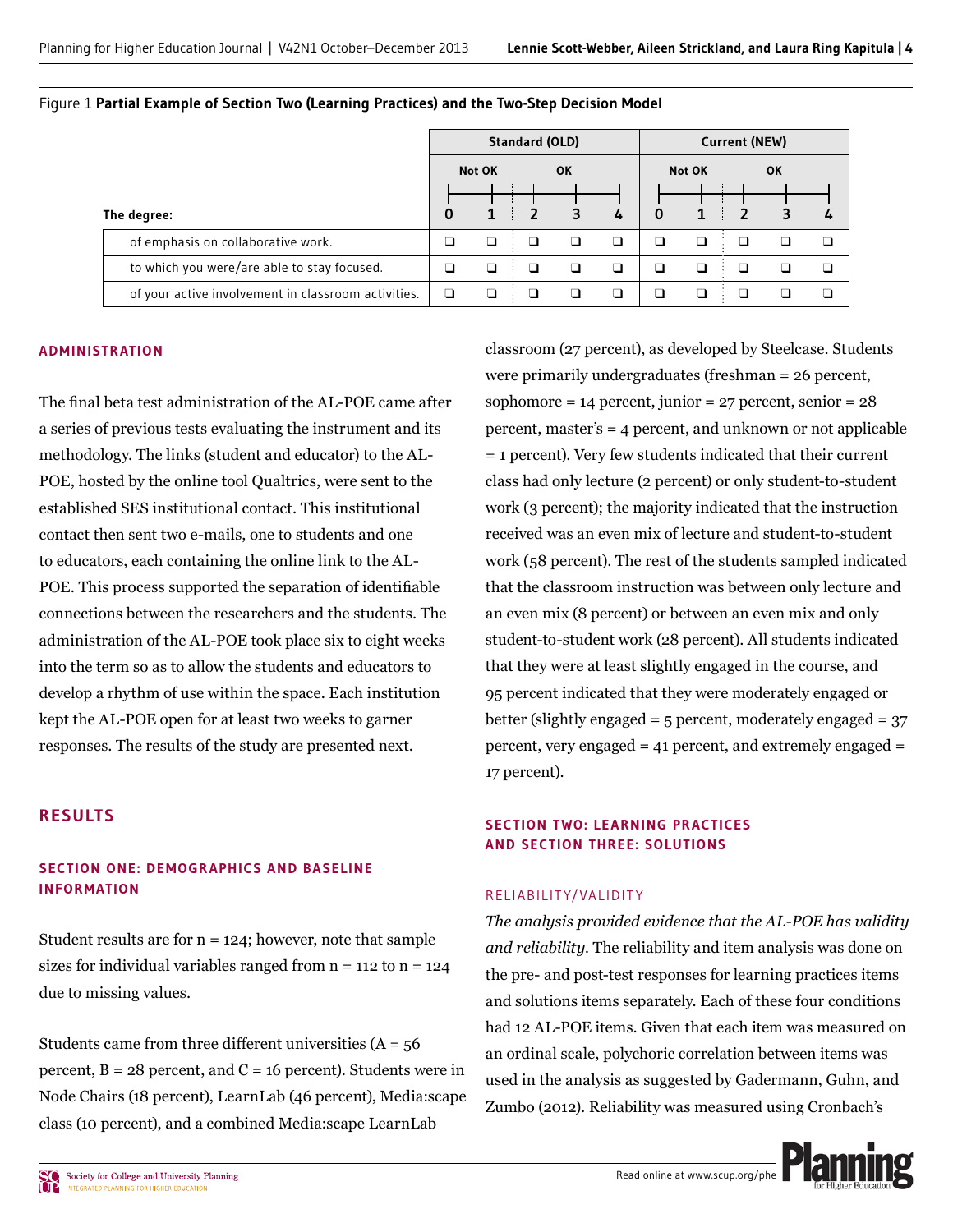alpha and Guttman's lambda 6 using the items for each of the four conditions. The resulting values were  $\alpha = 0.91$ ,  $\lambda$ = 0.92 for the pre-practices condition,  $\alpha$  = 0.93,  $\lambda$  = 0.95 for the post-practices condition,  $\alpha = 0.96$ ,  $\lambda = 0.97$  for the pre-solutions condition, and  $\alpha = 0.96$ ,  $\lambda = 0.98$  for the postsolutions condition. To make sure that no individual item vielded results inconsistent from the other items, a hold-oneout analysis was also done which found that for none of the items did that item's deletion lead to a large change in overall reliability. *This indicated a high degree of internal item consistency for each of the four conditions.*

Construct validity was assessed through exploratory factor analysis (EFA) and individual item analysis on the polychoric correlation matrix. The EFA was done to see if the 12 items in each condition mapped to one underlying construct and if the loadings of the individual items were close in magnitude to one another with none close to zero. The results of each of the four sections' scree plots gave strong evidence that there was one underlying factor, and all of the loadings were greater than 0.5 for the individual items. These results gave support for creating composite variables for each condition:  $(1)$  a pre-practices composite variable,  $(2)$  a post-practices composite variable, (3) a pre-solutions composite variable, and (4) a post-solutions composite variable. The composite variables were formed by summing the individual responses for the 12 items in each condition to create a scale with a minimum value of zero and a maximum value of 48. Item analysis indicated that the degree of correlation between each individual item response in a condition and the composite score for that condition was greater than 0.6.

A measurement or survey instrument is said to have convergent validity if outcomes from the instrument correlate with other measures that are thought to measure the same or similar constructs. An instrument is said to have discriminant validity if it does not correlate with measures that are thought to measure unrelated constructs. If the composite score is a valid measure of engagement, then it would be expected that (1) the composite score for the new/ post classroom condition would be positively correlated with the responses in the perception of outcomes section and (2) the composite score for the old/pre classroom condition would not be correlated or would be slightly negatively correlated with the responses in the perception of outcomes section. Thus, the correlation between the composite scores and items in the perception of outcomes section was calculated to assess convergent and discriminant validity. The post-practices and post-solutions composite scores were positively correlated with all three items in the perception of outcomes section, thus providing evidence of convergent validity. The pre-practices and pre-solutions composite scores had non-significant or very small negative correlation with the three items in the perception of outcomes section, thus providing evidence of discriminant validity (see figure 2).

Further evidence of discriminant and convergent validity was found in the correlation between the composite measures and the directly rated level of engagement in the current course

| Due to your experience in this new classroom layout,                                         | <b>Correlation with Composite Score</b><br>$(*p < 0.05, **p < 0.001)$ |                    |                   |                   |  |  |
|----------------------------------------------------------------------------------------------|-----------------------------------------------------------------------|--------------------|-------------------|-------------------|--|--|
| please indicate how you believe the "new" classroom<br>layout contributed to an increase in: | Post-<br>practices                                                    | Post-<br>solutions | Pre-<br>practices | Pre-<br>solutions |  |  |
| your engagement in this class.                                                               | $0.63***$                                                             | $0.64***$          | $-0.24*$          | $-0.20*$          |  |  |
| your ability to achieve a higher grade.                                                      | $0.56***$                                                             | $0.57***$          | $-0.16$           | $-0.07$           |  |  |
| your motivation to attend class.                                                             | $0.67***$                                                             | $0.65***$          | $-0.09$           | $-0.05$           |  |  |

Figure 2 **Spearman Correlation Between Perception of Outcomes Items and Composite Scores**

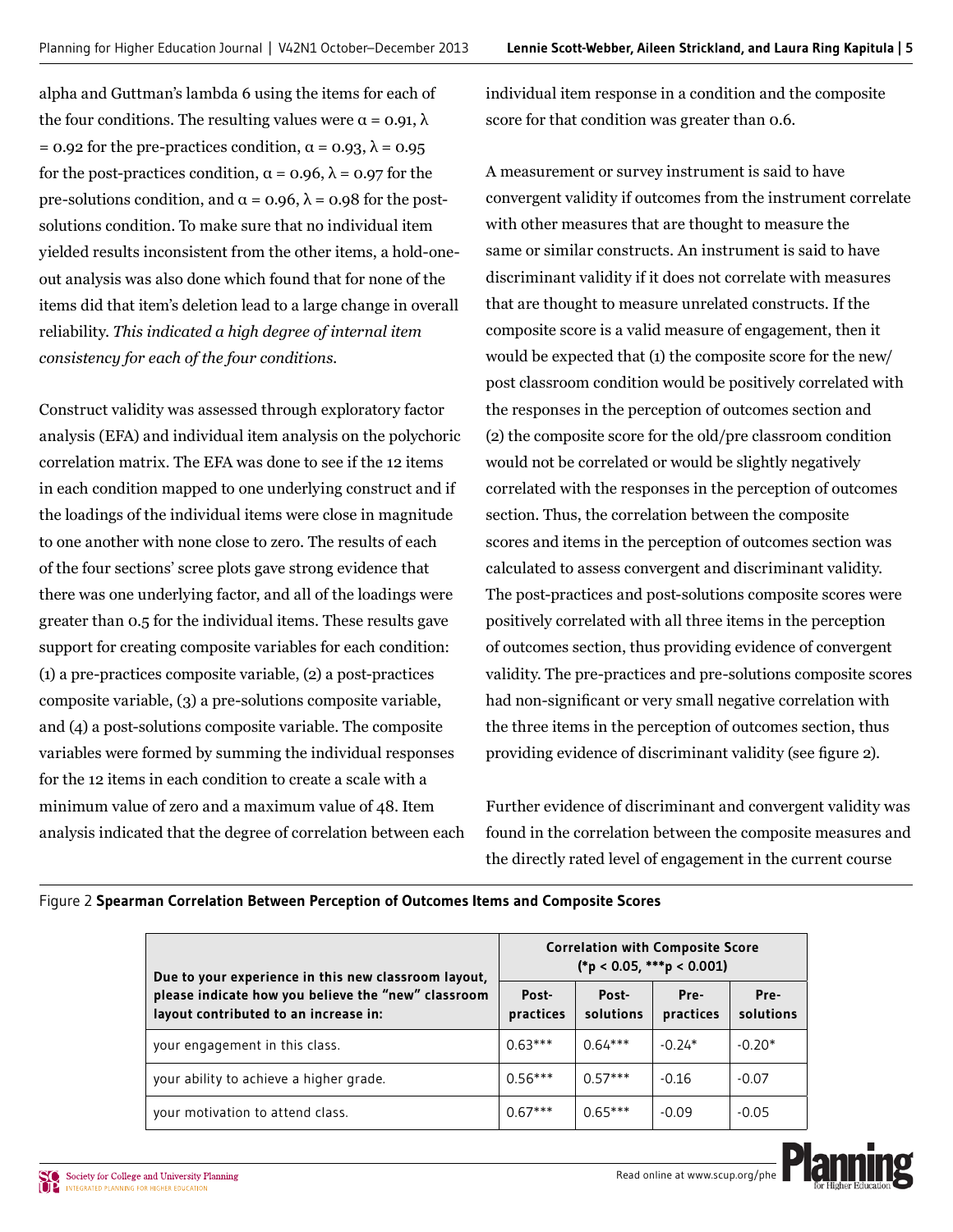$(r = -0.03, p = 0.75$  for pre-practices;  $r = 0.57, p < 0.0001$  for post-practices;  $r = -0.11$ ,  $p = 0.24$  for pre-solutions; and  $r =$  $0.48$ ,  $p < 0.0001$  for post-solutions).

### STUDENT DIFFERENCES IN COMPOSITE SCORES

Multivariate analysis of variance was used to test for any differences in mean composite scores for any of the four conditions between different universities, education levels, overall view of classroom instruction, or SES solution (node, media: scape). No statistically significant differences were found between the group means for the four composite measures using Pillai's trace statistic,  $F(8,200) = 1.42$ , p  $= 0.19$ ; F(16,436) = 1.51, p = 0.091; F(16,436) = 1.66, p = 0.052; and  $F(12,324) = 1.49$ ,  $p = 0.13$  for pre-practices, postpractices, pre-solutions, and post-solutions respectively. Although the overall test was very close to statistically significant for the overall view of classroom instruction, none of the tests for the individual measures were close to statistically significant. Thus, there was no evidence that the average practices and solutions scores varied based on the institution, education level, perception of classroom instruction, or SES solution.

The first major finding was that the new/post classroom, using SES products, provided adequate or better engagement and support of classroom practices for the majority of students. As is illustrated in figure 3, individual items in the new/post classroom were rated as adequate or better by over 90 percent of students. In contrast, individual items were rated as adequate or better in the old/pre environment by a much smaller percentage of students (see figure 3).

# The new/post classroom, using SES products, provided adequate or better engagement and support of classroom practices for the majority of students.

Also illustrated in figure 3 is the second major finding, that the majority of students rated the new/post classroom higher or better than the old/pre classroom on each of the factors.

Furthermore, in both the learning practices and solutions sections the differences for all of the items between the old/ pre and the new/post classrooms were highly statistically significant (all p-values < 0.0001) using Bonferroni adjusted Wilcoxen signed rank tests. This indicated improvement on all 12 identified engagement factors in the new/post classroom for both the learning practices and solutions sections.

The third prominent finding was a statistically significant difference in the mean learning practices composite score and the mean solutions composite score between the old/ pre and new/post classrooms. The mean rose in the practices section from 21.6 (old/pre) to 36.3 (new/post) on a scale of o to 48, almost doubling (paired  $t(114) = 14.5$ , p < 0.0001). It rose in the solutions section from 19.4 (old/pre) to 36.4 (new/ post) (paired  $t(115) = 17.1$ ,  $p < 0.0001$ ), again almost doubling (see figure 4). This shows overall mean improvement in the learning practices that support engagement and overall mean improvement in the solutions that support engagement between the old/pre and the new/post classroom conditions.

The fourth major finding, in the perception of outcomes section, was that students indicated that "due to their experience in the new/post classroom, [they] believed the new/post classroom layout contributed to" a moderate to exceptional increase in their engagement in class (90.32) percent), ability to achieve a higher grade (80.65 percent), and increase in motivation to attend class (78.04 percent) (see figure  $5$ ).

# **FDUCATOR RESULTS**

As this was a beta test involving only three higher education institutions, there were not enough educators  $(n = 17)$ participating in the AL-POE to carry out a reliability analysis on the educator data. However, an analysis was done to look for differences between the old/pre and new/post conditions in the individual item and overall scores. Statistically significant differences were observed using Bonferroni adjusted Wilcoxen sign rank tests for six of the 12 practices

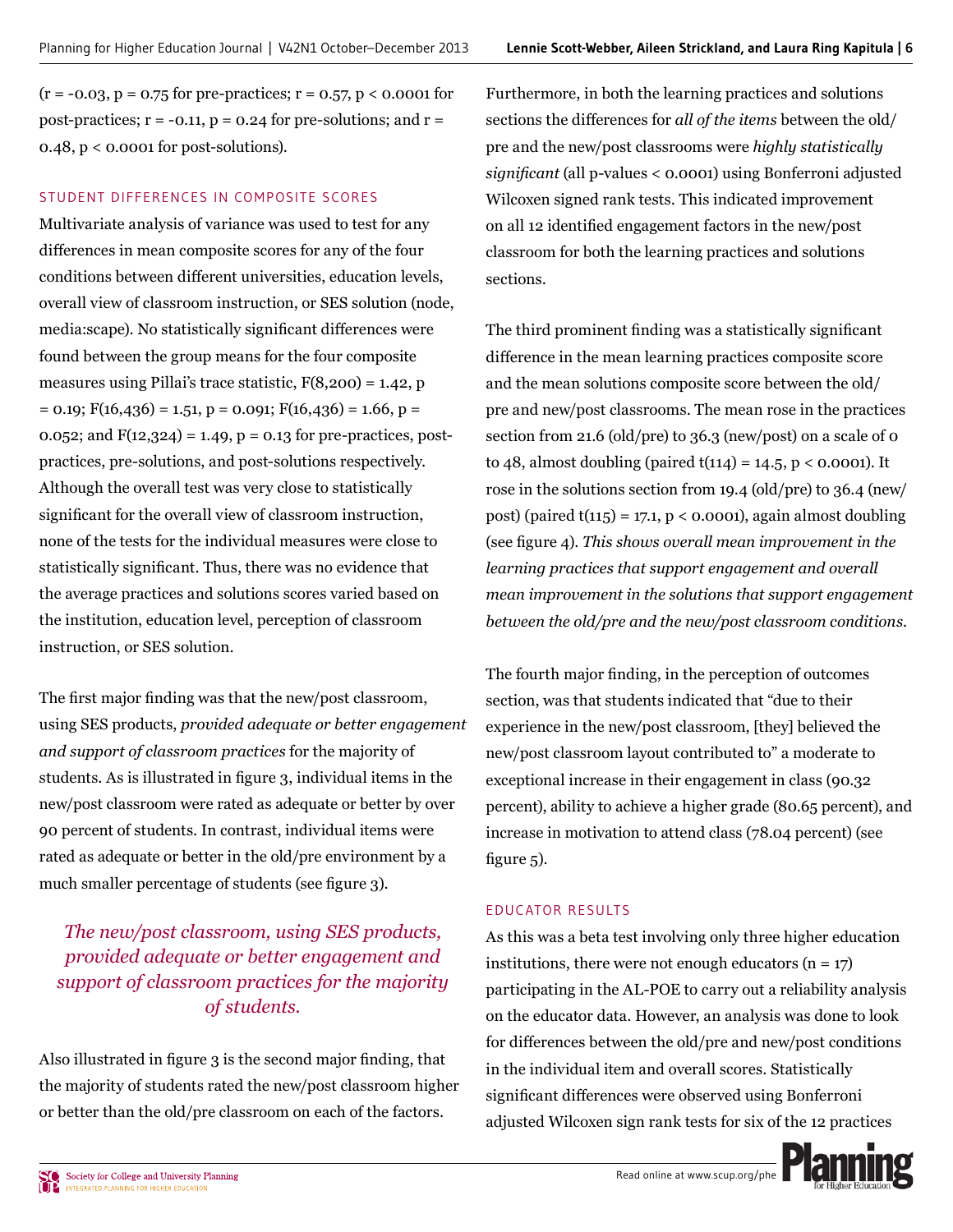### Figure 3 **Student Ratings of Individual Practices and Solutions Items for the Old/Pre and New/Post Classrooms**

|                                                         |                         | <b>Standard Classroom</b><br>$(n = 116)$ |          | New Classroom<br>$(n = 124)$ | % New<br>Rated | Difference<br>(New-Old) |                |
|---------------------------------------------------------|-------------------------|------------------------------------------|----------|------------------------------|----------------|-------------------------|----------------|
| <b>Factor</b>                                           | Adequate<br>Exceptional |                                          | Adequate | Exceptional                  | Higher         | Mean                    | Median         |
| <b>Practices</b>                                        |                         |                                          |          |                              |                |                         |                |
| Collaboration                                           | 62.1%                   | 6.0%                                     | 97.6%    | 36.3%                        | 81.9%          | 1.47                    | $\overline{2}$ |
| Focus                                                   | 75.0%                   | 5.2%                                     | 92.7%    | 18.7%                        | 59.6%          | 0.65                    | $\mathbf{1}$   |
| Active involvement                                      | 63.8%                   | 4.3%                                     | 97.6%    | 29.0%                        | 69.8%          | 1.23                    | $\mathbf{1}$   |
| Opportunity to engage                                   | 60.9%                   | 4.3%                                     | 99.2%    | 43.1%                        | 80.9%          | 1.54                    | $\overline{2}$ |
| Repeated exposure to material<br>through multiple means | 64.3%                   | 1.7%                                     | 95.1%    | 30.1%                        | 67.8%          | 1.23                    | $\mathbf{1}$   |
| In-class feedback                                       | 63.8%                   | 5.2%                                     | 92.7%    | 28.2%                        | 54.3%          | 0.97                    | $\mathbf{1}$   |
| Real-life scenarios                                     | 72.4%                   | 9.5%                                     | 96.8%    | 33.1%                        | 54.3%          | 0.97                    | $\mathbf{1}$   |
| Ability to engage ways of learning best                 | 71.3%                   | 5.2%                                     | 96.0%    | 33.9%                        | 73.7%          | 1.19                    | 1              |
| Physical movement                                       | 33.9%                   | 0.9%                                     | 90.3%    | 31.5%                        | 82.6%          | 1.75                    | $\overline{2}$ |
| Stimulation                                             | 47.4%                   | 0.9%                                     | 97.6%    | 36.3%                        | 78.4%          | 1.65                    | $\overline{2}$ |
| Feeling comfortable to participate                      | 62.3%                   | 8.8%                                     | 92.7%    | 31.5%                        | 59.3%          | 1.02                    | $\mathbf{1}$   |
| Creation of enriching experience                        | 75.9%                   | 6.9%                                     | 96.8%    | 42.7%                        | 64.7%          | 1.13                    | $\mathbf{1}$   |
| <b>Solutions</b>                                        |                         |                                          |          |                              |                |                         |                |
| Collaboration                                           | 46.6%                   | 4.3%                                     | 99.2%    | 54.0%                        | 87.9%          | 2.00                    | $\overline{2}$ |
| Focus                                                   | 66.4%                   | 7.8%                                     | 94.4%    | 25.0%                        | 65.5%          | 0.97                    | $\mathbf{1}$   |
| Active involvement                                      | 56.6%                   | 3.5%                                     | 100.0%   | 42.1%                        | 84.1%          | 1.65                    | $\overline{2}$ |
| Opportunity to engage                                   | 48.3%                   | 1.7%                                     | 99.2%    | 42.7%                        | 87.1%          | 1.89                    | $\overline{2}$ |
| Repeated exposure to material<br>through multiple means | 50.9%                   | 1.7%                                     | 97.6%    | 44.4%                        | 82.8%          | 1.72                    | $\overline{2}$ |
| In-class feedback                                       | 65.5%                   | 6.0%                                     | 92.7%    | 33.1%                        | 62.1%          | 1.11                    | $\mathbf{1}$   |
| Real-life scenarios                                     | 58.3%                   | 3.5%                                     | 95.1%    | 28.5%                        | 72.8%          | 1.42                    | $1\,$          |
| Ability to engage ways of learning best                 | 66.4%                   | 6.0%                                     | 94.4%    | 33.9%                        | 68.1%          | 1.20                    | $1\,$          |
| Physical movement                                       | 32.8%                   | 0.9%                                     | 99.2%    | 44.4%                        | 90.5%          | 2.14                    | $\overline{2}$ |
| Stimulation                                             | 53.4%                   | 3.4%                                     | 96.7%    | 32.5%                        | 73.0%          | 1.42                    | $\overline{2}$ |
| Feeling comfortable to participate                      | 56.0%                   | 6.0%                                     | 95.2%    | 30.6%                        | 67.2%          | 1.29                    | $1\,$          |
| Creation of enriching experience                        | 69.8%                   | 5.2%                                     | 96.0%    | 33.9%                        | 71.6%          | 1.24                    | $\mathbf{1}$   |

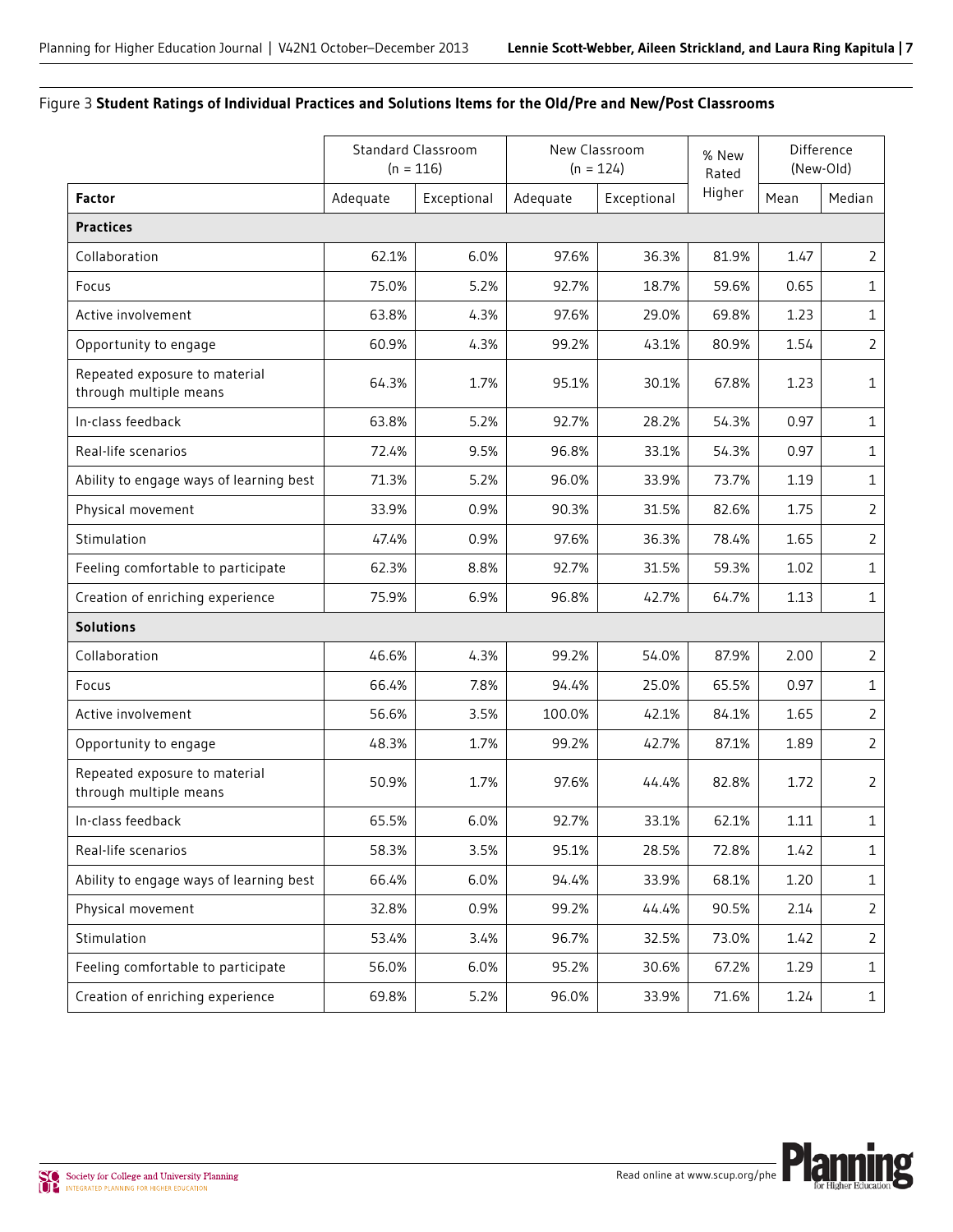items: collaboration ( $p = 0.0005$ ), active involvement ( $p = 0.0005$ )  $=$  0.0001), opportunity to engage ( $p = 0.0005$ ), repeated exposure to material through multiple means ( $p = 0.0001$ ), ability to engage ways of learning best ( $p = 0.0005$ ), and physical movement ( $p = 0.0001$ ). Statistically significant differences were found for eight of the 12 solutions items: collaboration ( $p = 0.0001$ ), active involvement ( $p = 0.001$ ), opportunity to engage ( $p = 0.0002$ ), repeated exposure to material through multiple means ( $p = 0.0002$ ), in-class feedback ( $p = 0.001$ ), real-life scenarios ( $p = 0.002$ ), ability to engage ways of learning best ( $p = 0.0005$ ), and physical movement ( $p = 0.00006$ ). All observed differences were in the direction of higher ratings for the new/post classroom. Furthermore, overall the mean rose in the practices section from 24.9 (old/pre) to 37.9 (new/post) (paired  $t(15) = 4.5$ , p = 0.0005), and it rose in the solutions section from 18.7 (old/ pre) to 37.9 (new/post) (paired  $t(16) = 5.4$ , p < 0.0001) (see figure  $6$ ).

Even given the small number of educators who participated, there were indications of improved active learning practices and impact of solutions between old/pre and new/post classrooms that tracked in the same direction as the students' responses. This change occurred even though these educators were not provided with any professional development in the area of active learning.

## **LIMITATIONS AND POTENTIAL IMPROVEMENTS**

As with any research study, there were limitations in the administration and instrument. Due to the manner in which the AL-POE was administered, one limitation was the inability to know which students were in the same classroom. Given this, the correlation between students in the same classroom could not be properly accounted for, and this might have resulted in some slight overestimation of p-values. However, given the magnitude of the differences, it would not be expected that this limitation would result in a change in conclusions. Future work will take into account the hierarchical structure of the data.





# Figure 5 **Percentage of Students Who Attributed Moderate to Exceptional Increase in Factors to the New/Post Classroom**





# Figure 6 **Mean Instructor Overall Active Learning Practices and Solutions Scores for the Old/Pre and New/Post Classrooms**

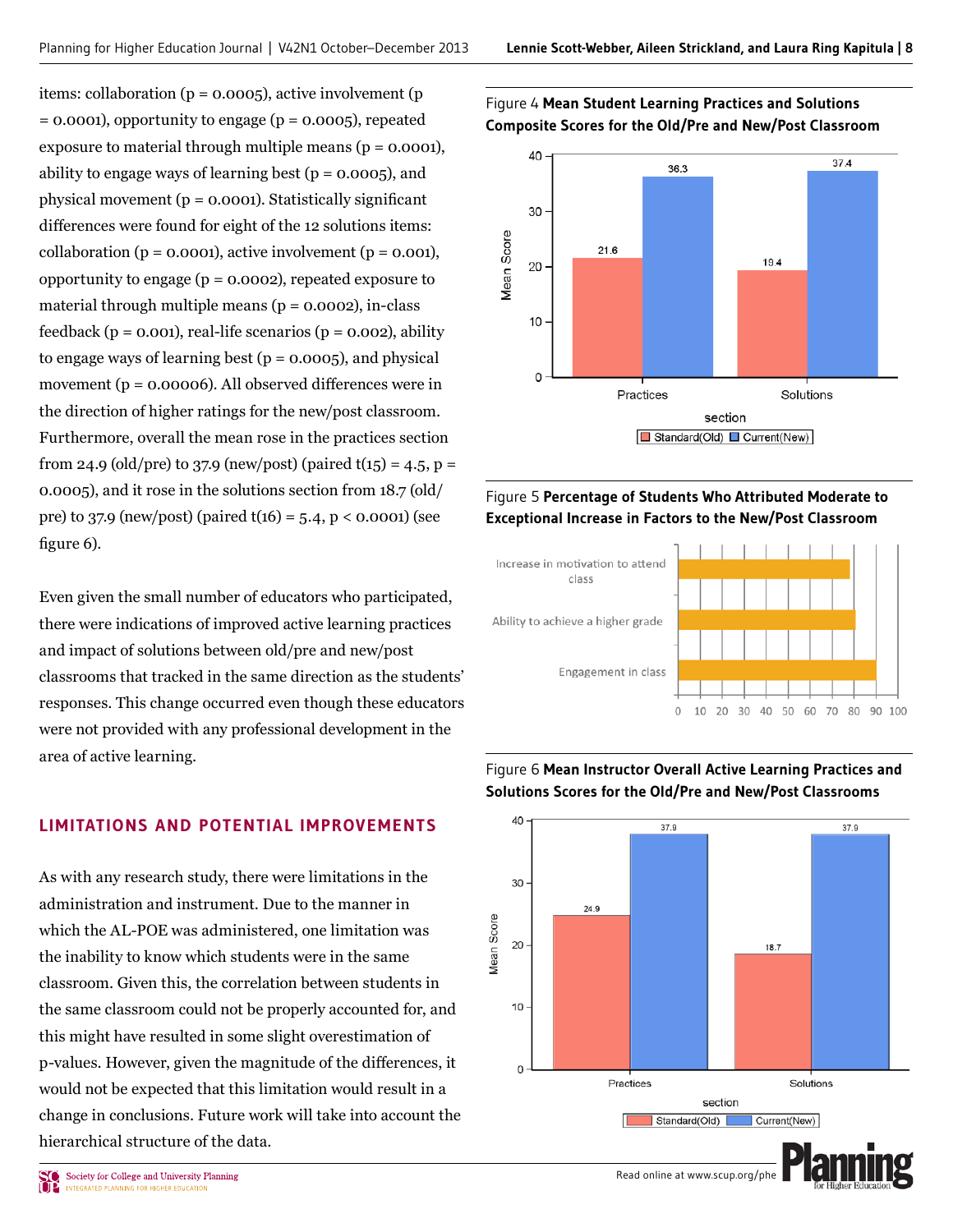An additional limitation of the instrument involved the potential for bias based on the use of color and position in the presentation of the AL-POE items. First, the scale for "OK — NOT OK" and the titles "old" and "new" were presented to participants in red and green. This potentially introduced bias since green indicated OK and new while red indicated NOT OK and old. However, this color coding was only used for the first box of the  $OK - NOT OK$  scale and not on the rest of the scale. This was edited for the next round of administration. Second, while positioning the old and new sections of the evaluation side-by-side aided in comparing the two, rating the old classroom before the new classroom may have introduced some bias in the new/post classroom ratings  $(see figure 1).$ 

It is also recognized that by using an AL-POE instrument to understand the relationship between student engagement and the environment only a limited perspective on this relationship is captured. To capture a full understanding of how student engagement is impacted by the built environment, further research employing a greater diversity of data collection methods is needed.

# **IMPLICATIONS**

The results of this study have some significant implications for educational institutions, the architectural and design communities, Steelcase Education Solutions as a research entity, and environmental and educational researchers.

» IMPLICATION ONE: THE STUDY DEMONSTR ATES THE IMPACT OF INSTITUTIONAL INVESTMENTS AND NEW EVIDENCE-BASED, "FORMAL" LEARNING ENVIRONMENT DESIGNS. Educational institutions can be more assured that potential investments made in solutions intentionally designed to support active learning will create more effective classrooms and a higher likelihood of student engagement. Furthermore, although it is highly desirable to provide training and professional development to educators on active

Learning instructional practices, it would appear that these SES solutions encouraged or enabled educators to practice more active learning methods even without professional development or training. The architectural and design communities can feel more confident that research-supported, intentionally designed solutions impact student engagement. The results show *statistically significant differences on all 12 factors,* illustrating that a relationship exists between SES's evidence-based solutions and student engagement levels. This evidence allows for more confident predictions that these results can be replicated in future classroom projects.

- » IMPLICATION TWO: THE STUDY SHOWS THAT RIGOROUS RESEARCH METHODS EMBEDDED IN THE DESIGN OF PRODUCT(S) AND CONTEXTUAL SOLUTIONS RESULT IN MEASURABLE IMPROVEMENTS. SES continues a rigorous research practice and embeds its research insights into the development of product(s) and application solutions. The *statistically significant (p < 0.05) ratings increases* demonstrated that this research protocol is critical. These new solutions were positively associated with student engagement and active learning practices.
- » IMPLICATION THREE: THE STUDY PROVIDES ANOTHER EXAMPLE OF HOW THE ENVIRONMENT IMPACTS BEHAVIOR. Environmental and educational researchers will recognize that a reliable and valid instrument (AL-POE) was developed to measure the impact of environmental solutions on student engagement in the formal learning place, the classroom, that can also be used in a variety of formal learning places at the higher education level. *This study adds to the body of knowledge relative to how the formal learning space can impact student engagement behaviors.* Existing research indicates that environments impact behaviors (Scott-Webber 2004), and this focused study shows a more specific relationship between the built environment and student engagement. Further research

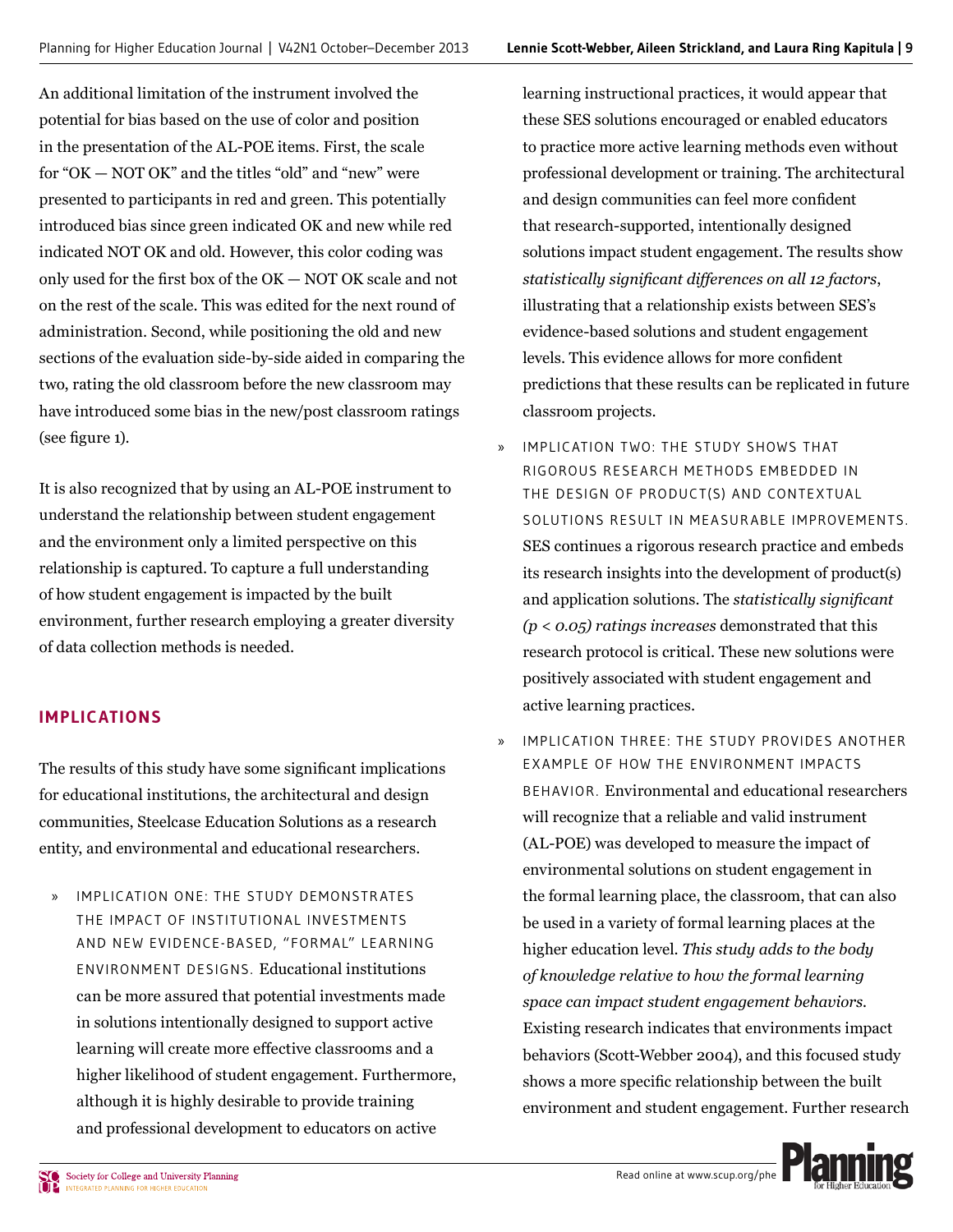will build upon these findings to more fully understand the relationship between engagement and the learning environment.

*These SES solutions encouraged or enabled educators to practice more active learning methods even without professional development or training.*

## **CONCLUSION**

An Active Learning Post-Occupancy Evaluation (AL-POE) tool was developed that synthesized student engagement factors from multiple research studies. A pre/post evaluation methodology was incorporated to connect an old/pre situation with a new/post situation using a two-step decision model process. Three institutions participated in this final beta test, which involved 124 students and 17 faculty members. Statistically significant improvements in student engagement between the old/pre classroom and the new/ post classroom were found for all 12 factors, with reliability and validity evident in the instrument. These findings begin to demonstrate that a relational comparison can be made that describes the impact of the formal learning environment on student engagement. The study has positive implications for higher education institution decision makers, members of the architectural and design communities, educators, and students. Further research will offer a more complete understanding on how the active learning environment impacts student engagement and outcomes.

# **REFERENCES**

Altman, I. 1970. Territorial Behavior in Humans: An Analysis of the Concept. In Spatial Behavior of Older People, ed. L. A. Pastalan and D. H. Carson, 1-24. Ann Arbor, MI: University of Michigan-Wayne State University Press.

 $---$ , 1975. The Environment and Social Behavior: Privacy, Personal *Space, Territory, Crowding. Monterey, CA: Brooks/Cole.* 

Appleton, J. J., S. L. Christenson, and M. J. Furlong. 2008. Student Engagement with School: Critical Conceptual and Methodological Issues of the Construct. *Psychology in the Schools* 45 (5): 369-86.

Baudouin, R., L. Bezanson, B. Borgen, L. Goyer, B. Hiebert, V. Lalande, K. Magnusson, G. Michaud, C. Renald, and M. Turcotte. 2007. Demonstrating Value: A Draft Framework for Evaluating the Effectiveness of Career Development Interventions. Canadian Journal *of Counseling and Psychotherapy 41 (3): 146-57.* 

Blincoe, J. M. 2008. The Age and Condition of Texas High Schools as Related to Student Academic Achievement. EdD diss., University of Texas at Austin.

Durán-Narucki, V. 2008. School Building Condition, School Attendance, and Academic Achievement in New York City Public Schools: A Mediation Model. Journal of Environmental Psychology 28  $(3): 278 - 86.$ 

Earthman, G. I. 2004. Prioritization of 31 Criteria for School Building Adequacy. Baltimore, MD: American Civil Liberties Union Foundation of Maryland.

Erlauer, L. 2003. The Brain Compatible Classroom: Using What *We Know About Learning to Improve Teaching. Alexandria, VA:* Association for Supervision and Curriculum Development.

Gadermann, A. M., M. Guhn, and B. D. Zumbo. 2012. Estimating Ordinal Reliability for Likert-Type and Ordinal Item Response Data:  $\Delta$  Conceptual, Empirical, and Practical Guide. Practical Assessment, *Research and Evaluation 17 (3). Retrieved October 9, 2013, from the* World Wide Web: http://pareonline.net/pdf/v17n3.pdf.

Hall, E. T. 1966. The Hidden Dimension. Garden City, NY: Doubleday Press.

Hiebert, B. 2012. Post-Pre Assessment: An Innovative Way for Documenting Client Change. Guidance Perspectives Around the World. Retrieved October 9, 2013, from the World Wide Web: http://iaevg.org/ crc/resources.cfm?subcat=200,202&lang=en.

Jankowska, M., and M. Atlay. 2007. Use of Creative Space in Enhancing Students' Engagement. *Innovations in Education and Teaching International* 45 (3): 271-79.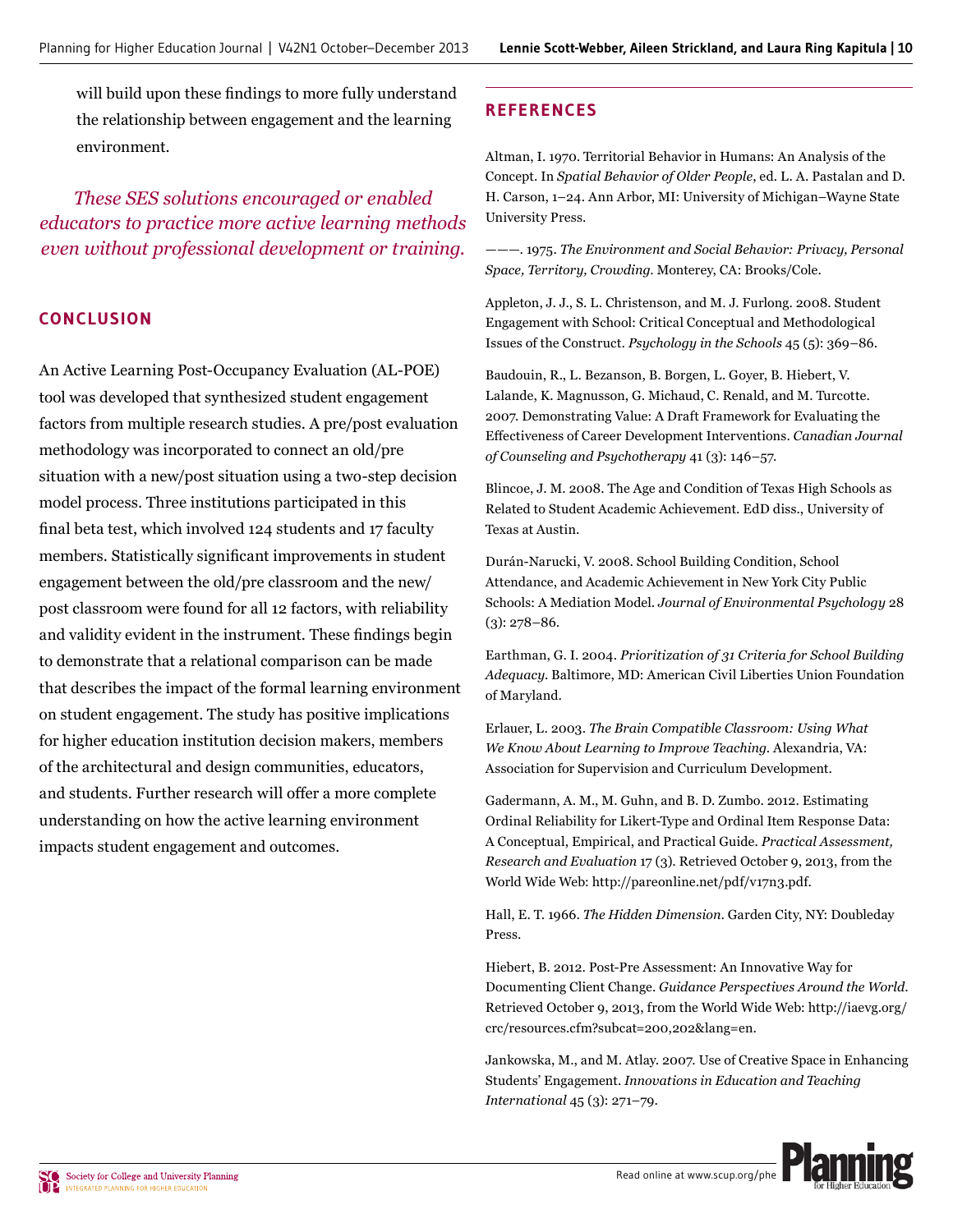Jensen, E. 2005. Teaching with the Brain in Mind. 2nd ed. Alexandria, VA: Association for Supervision and Curriculum Development.

Jones, R. D. 2008. Strengthening Student Engagement. Rexford, NY: International Center for Leadership in Education. Retrieved October 9, 2013, from the World Wide Web: www.leadered.com/pdf/ strengthen%20student%20engagement%20white%20paper.pdf.

Kahu, E. R. 2011. Framing Student Engagement in Higher Education. Studies in Higher Education. Published online, DOI: 10.1080/03075079.2011.598505.

Kumar, R., P. M. O'Malley, and L. D. Johnston. 2008. Association Between Physical Environment of Secondary Schools and Student Problem Behavior: A National Study, 2000-2003. Environment and Behavior 40 (4): 455-86.

National Survey of Student Engagement. 2012. Promoting Student Learning and Institutional Improvement: Lessons from NSSE at 13. Bloomington, IN: Indiana University Center for Postsecondary Research.

Schneider, M. 2002. Do School Facilities Affect Academic Outcomes? Washington, DC: National Clearinghouse for Educational Facilities. Retrieved October 9, 2013, from the World Wide Web: www.ncef.org/ pubs/outcomes.pdf.

Scott-Webber, L. 2004. In Sync: Environmental Behavior Research and the Design of Learning Spaces. Ann Arbor, MI: Society for College and University Planning.

Scott-Webber, L., M. Marini, and J. Abraham. 2000. Higher Education Classrooms Fail to Meet Needs of Faculty and Students. Journal of Interior Design  $26$  (1):  $16-34$ .

Sommer, R. 1965. Further Studies of Small Group Ecology. Sociometry  $28(4): 337 - 48.$ 

----1969. Personal Space: The Behavioral Basis of Design. Englewood Cliffs, NJ: Prentice Hall.

Victorian Institute of Teaching, n.d. The Effect of the Physical Learning Environment on Teaching and Learning. Melbourne, Victoria, AU: Victorian Institute of Teaching. Retrieved October 9, 2013, from the World Wide Web: www.vit.vic.edu.au/SiteCollectionDocuments/ PDF/1137\_The-Effect-of-the-Physical-Learning-Environment-on-Teaching-and-Learning.pdf.

Wolfe, P. 2010. Brain Matters: Translating Research into Classroom Practice. 2nd ed. Alexandria, VA: Association for Supervision and Curriculum Development.

# **AUTHOR BIOGRAPHIES**

LENNIE SCOTT-WEBBER, PHD, IIDA, NCIDQ. As the global director of education environments for Steelcase Education Solutions, "Dr. Lennie" leads the research, design, and dissemination of knowledge on education at all levels. She is a former design practitioner, a professor of design education, and a chair of two design schools—one in the United States and one in Canada. As an environmental behaviorist, her research centers on how the built environment impacts behavior in knowledge-sharing scenarios for learners of all ages. Her belief is that research should inform design decisions. As a researcher, she has over 50 publications to her credit, was an associate editor for Planning for Higher *Education* published by the Society for College and University Planning, and is a frequent keynote and guest speaker at national and international forums. Her bachelor's of arts is from the College of Fine Arts at the University of South Florida; she also holds a master's of science in interior design, a minor in gerontology, and a Ph.D. in consumer environments/interior design focused on environmental behavior theory from the University of Tennessee, Knoxville.

AILEEN STRICKLAND, NCIDQ, LEED AP, co-leads the research branch of SES with involvement in all stages of the research and design process. She is an NCIDQ-certified interior designer who earned her bachelor's of science in interior design from the University of Wisconsin and her master's of science in interior design from the University of Minnesota with a focus on the relationship between identity and school environments. She has also been an educator teaching design studios at the University of Minnesota and has been involved in multiple studies exploring the various ways in which space impacts experience.

LAURA RING KAPITULA, PHD, is an assistant professor of statistics at Grand Valley State University. She received a Ph.D. in statistics and a master's degree in cognitive psychology from the University of New Mexico. Her research